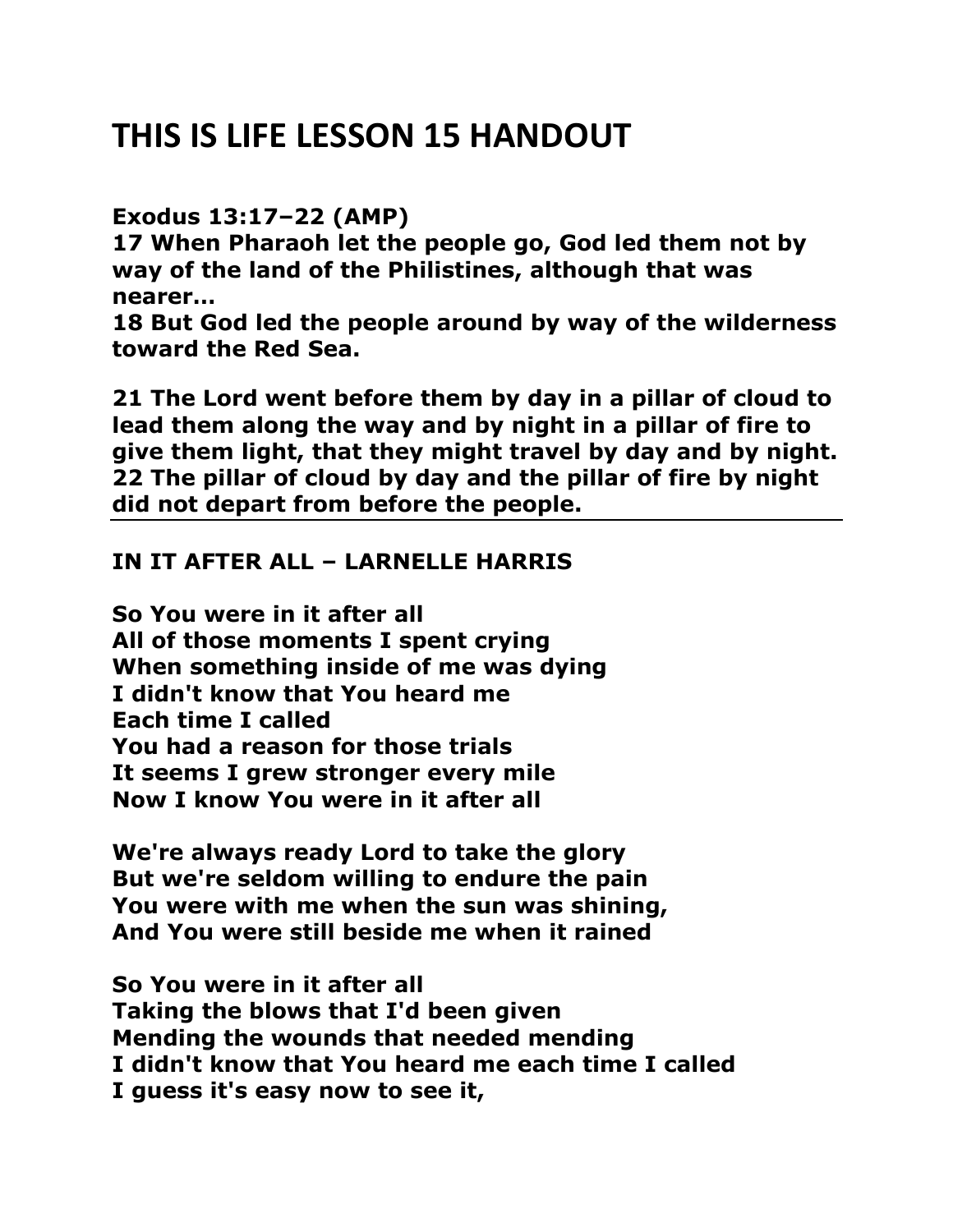**I don't know how I could have missed it Jesus But You were in it after all We're always ready Lord to take the glory But we're seldom willing to endure the pain You were with me when the sun was shining And You were still beside me when it rained.**

**So You were in it after all I guess it's easy now to see it I don't know how I could have missed it, Jesus But You were in it after all Now I know You were in it after all**

## **2 Samuel 18**

**1 David mustered the men who were with him and appointed over them commanders of thousands and commanders of hundreds.** 

**5 The king commanded Joab, Abishai and Ittai, "Be gentle with the young man Absalom for my sake." And all the troops heard the king giving orders concerning Absalom to each of the commanders.** 

**6 The army (DAVID'S) marched into the field to fight Israel, (Absolom's men) and the battle took place in the forest of Ephraim.** 

**7 There the army of Israel was defeated by David's men, and the casualties that day were great—twenty thousand men.** 

**8 The battle spread out over the whole countryside, and the forest claimed more lives that day than the sword.**

**9 Now Absalom happened to meet David's men. He was riding his mule, and as the mule went under the thick**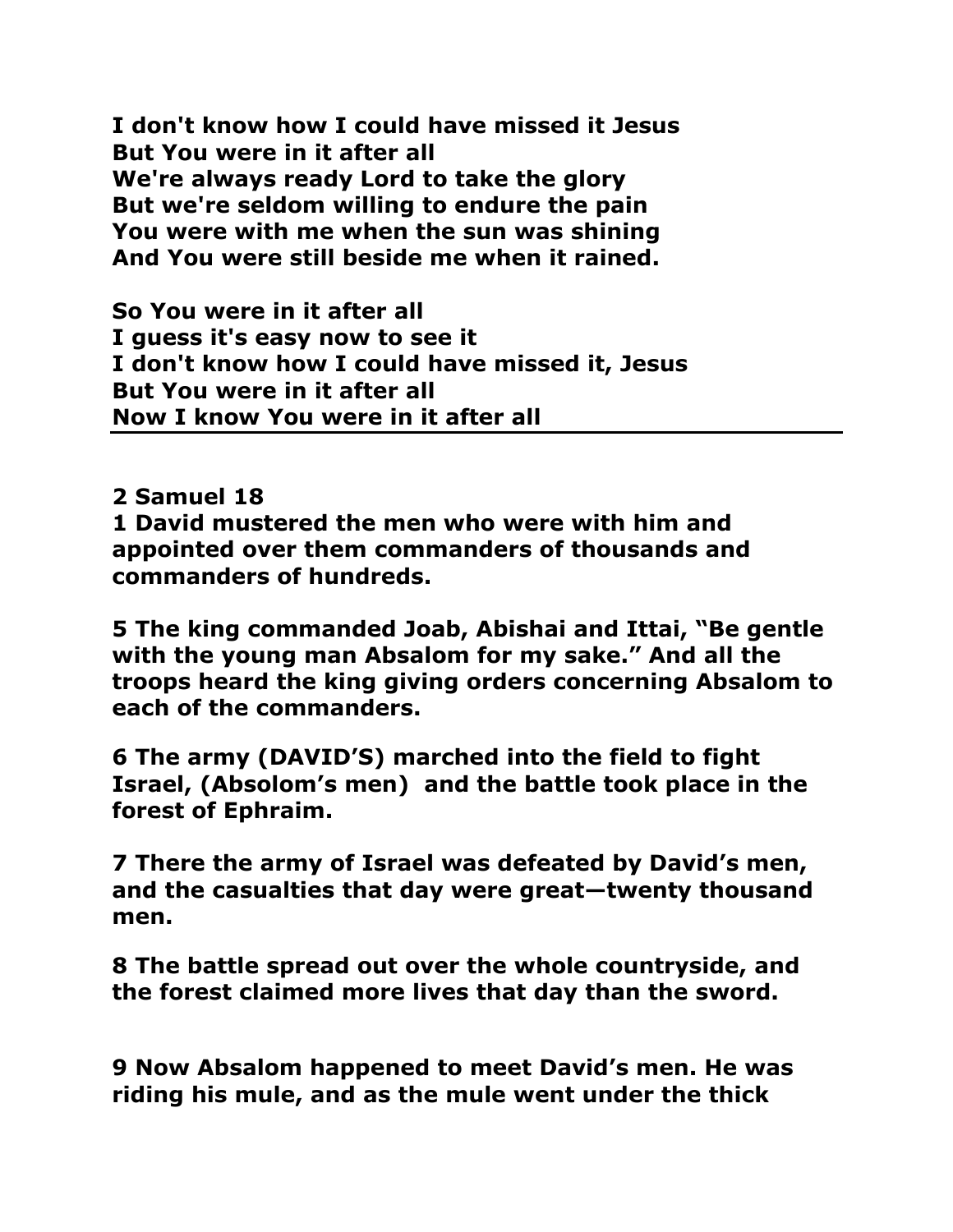**branches of a large oak, Absalom's head got caught in the tree. He was left hanging in midair, while the mule he was riding kept on going.** 

**10 When one of the men saw this, he told Joab, "I just saw Absalom hanging in an oak tree."** 

**11 Joab said to the man who had told him this, "What! You saw him? Why didn't you strike him to the ground right there? Then I would have had to give you ten shekels of silver and a warrior's belt."** 

**12 But the man replied, "Even if a thousand shekels were weighed out into my hands, I would not lift my hand against the king's son. In our hearing the king commanded you and Abishai and Ittai, 'Protect the young man Absalom for my sake.'** 

**14 Joab said, "I'm not going to wait like this for you." So he took three javelins in his hand and plunged them into Absalom's heart while Absalom was still alive in the oak tree.** 

**15 And ten of Joab's armor-bearers surrounded Absalom, struck him and killed him.** 

**17 They took Absalom, threw him into a big pit in the forest and piled up a large heap of rocks over him.** 

**33 The king was shaken. He went up to the room over the gateway and wept. As he went, he said: "O my son Absalom! My son, my son Absalom! If only I had died instead of you—O Absalom, my son, my son!"** 

**2 Samuel 19:1–8 (NIV84) 1 Joab was told, "The king is weeping and mourning for Absalom."**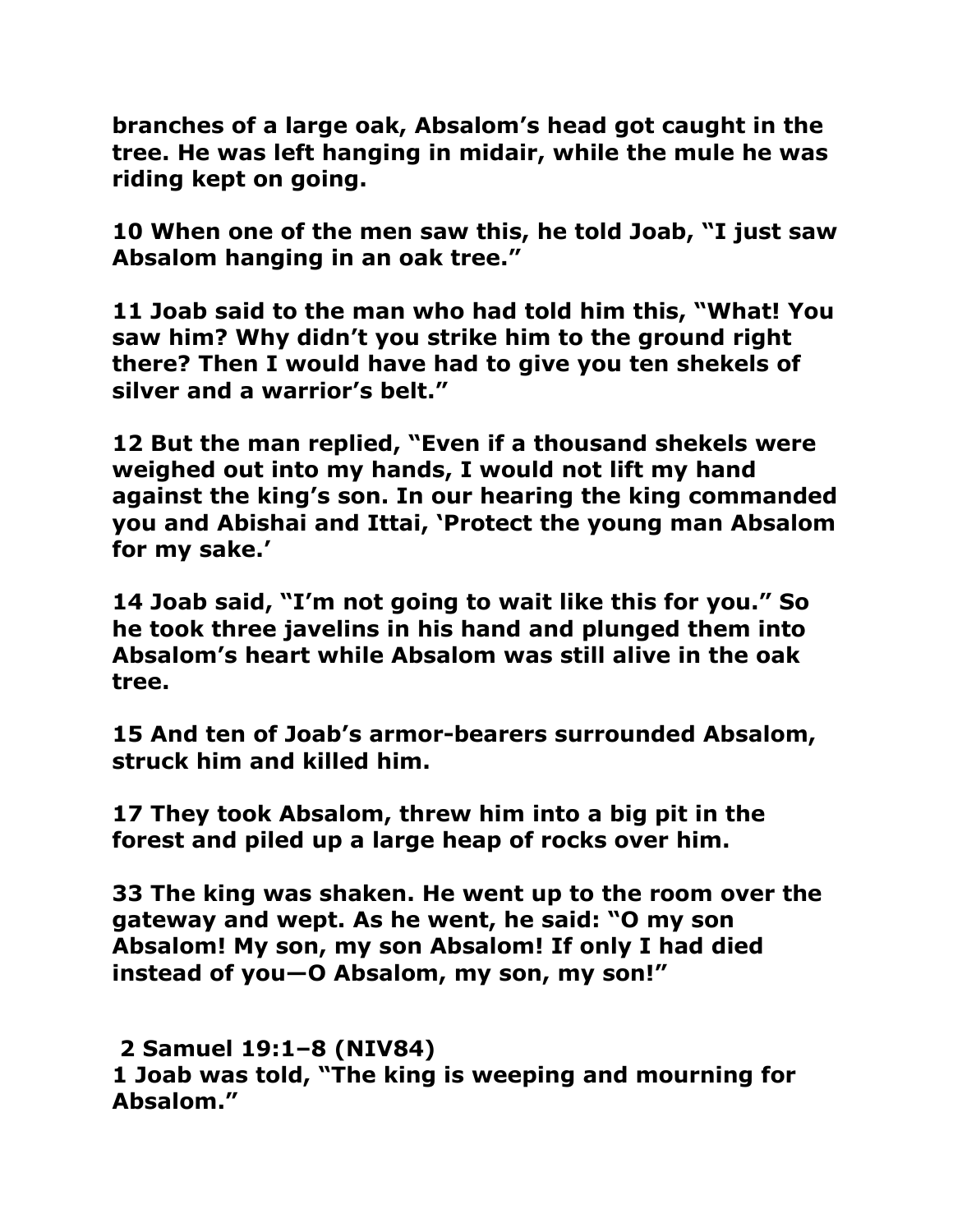**2 And for the whole army the victory that day was turned into mourning, because on that day the troops heard it said, "The king is grieving for his son."** 

**5 Then Joab went into the house to the king and said, "Today you have humiliated all your men, who have just saved your life and the lives of your sons and daughters and the lives of your wives and concubines.** 

**6 You love those who hate you and hate those who love you. You have made it clear today that the commanders and their men mean nothing to you. I see that you would be pleased if Absalom were alive today and all of us were dead.** 

**7 Now go out and encourage your men. I swear by the LORD that if you don't go out, not a man will be left with you by nightfall. This will be worse for you than all the calamities that have come upon you from your youth till now."** 

## **Matthew 11:28 (AMP)**

**28 Come to Me, all you who labor and are heavy-laden and overburdened, and I will cause you to rest. [I will ease and relieve and refresh your souls.]**

Helen Keller writes: "When one door of happiness closes, another opens; but we look so long at the closed door that we do not see the one which has opened for us."

**8 So the king got up and took his seat in the gateway. When the men were told, "The king is sitting in the gateway," they all came before him.**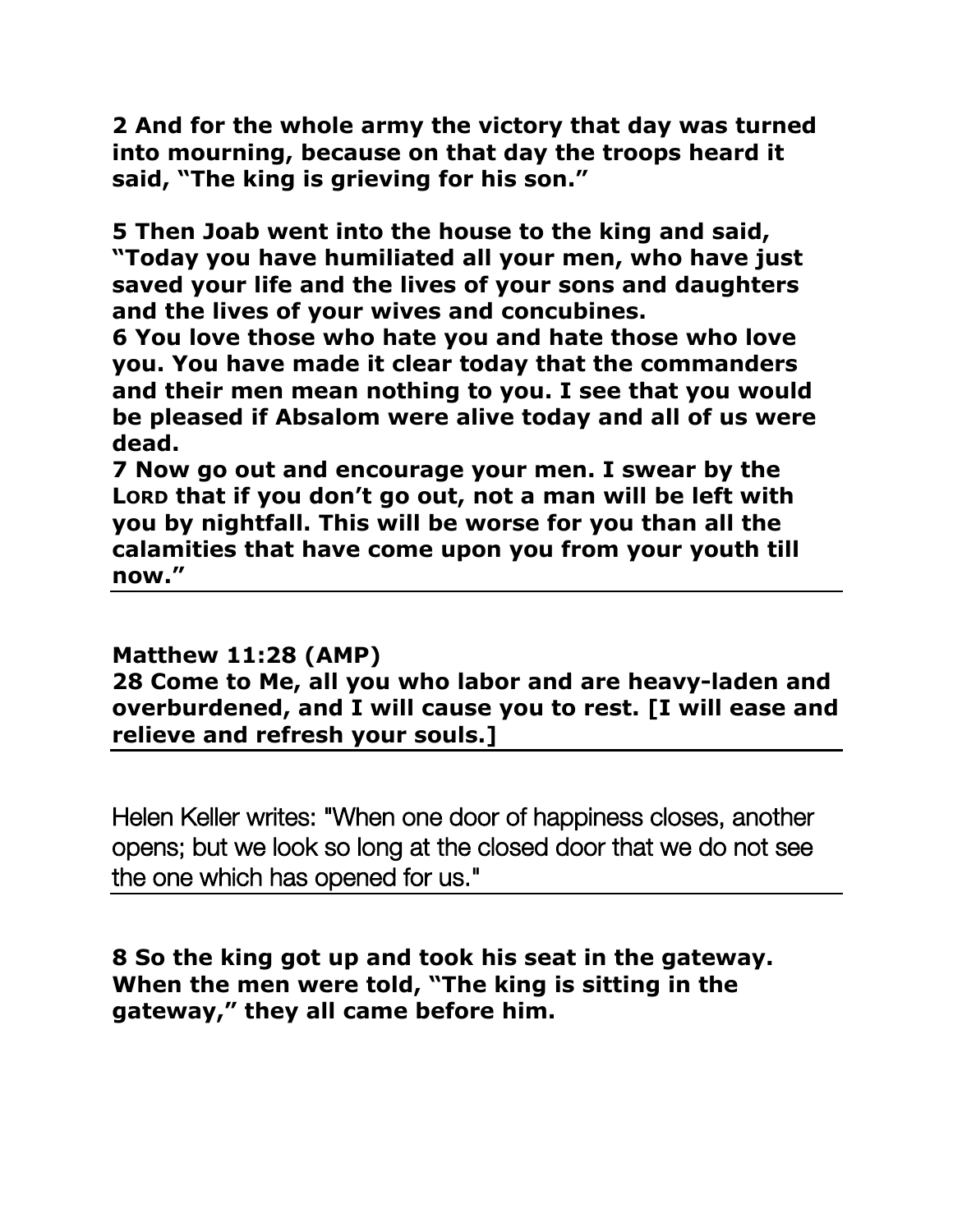# **1 Kings 1 (NIV84) 1 When King David was old and well advanced in years…**

# **5 Now Adonijah,**



**5 NOW ADNOIJAH,whose mother was Haggith, put himself forward and said, "I will be king." So he got chariots and horses ready, with fifty men to run ahead of him.** 

**6 (His father had never interfered with him by asking, "Why do you behave as you do?" He was also very handsome and was born next after Absalom.)**

**7 Adonijah conferred with Joab son of Zeruiah and with Abiathar the priest, and they gave him their support.** 

**8 But Zadok the priest, Benaiah son of Jehoiada, Nathan the prophet, Shimei and Rei and David's special guard did**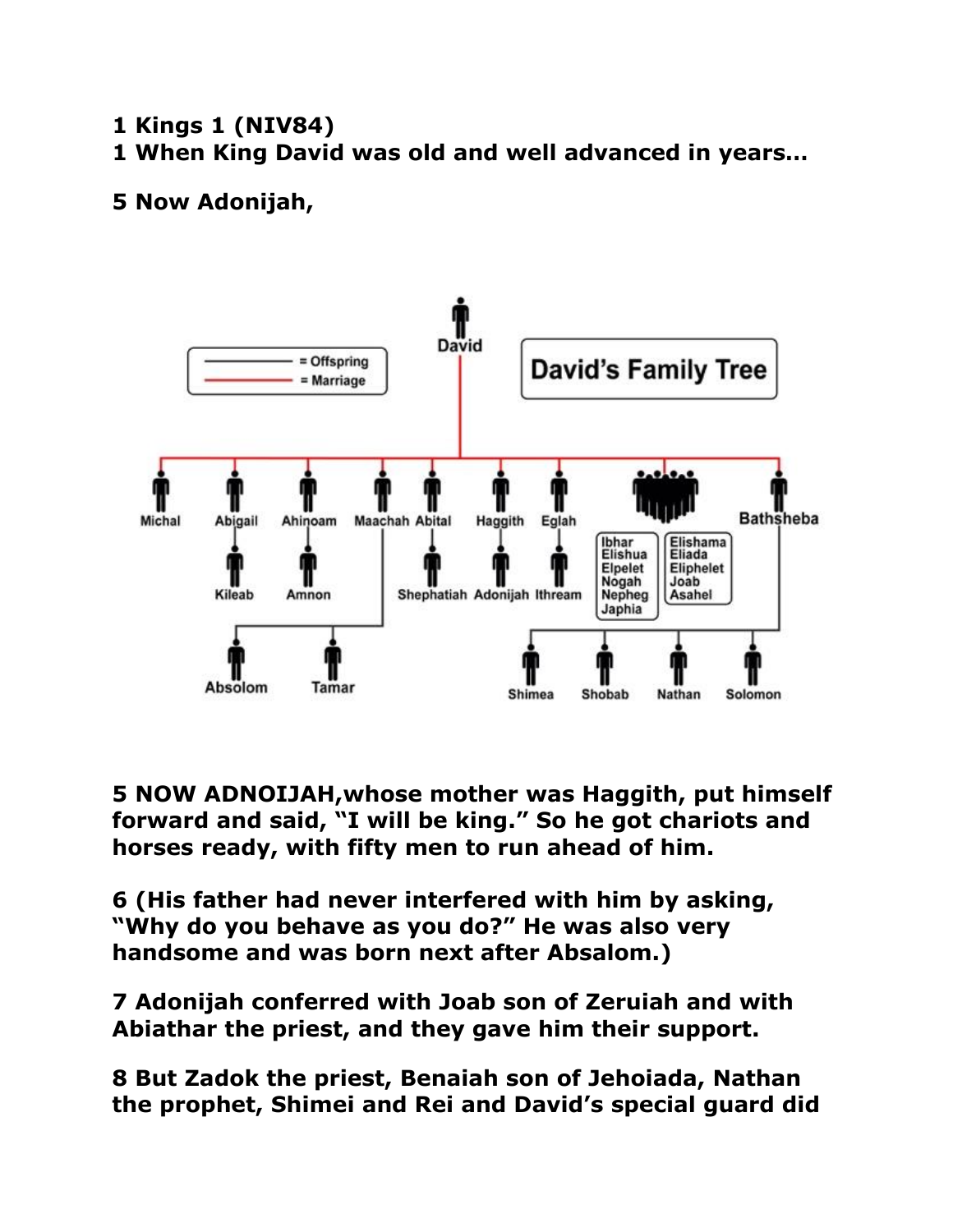**not join Adonijah.** 

**9 Adonijah then sacrificed sheep, cattle and fattened calves at the Stone of Zoheleth near En Rogel. He invited all his brothers, the king's sons, and all the men of Judah who were royal officials,** 

**10 but he did not invite Nathan the prophet or Benaiah or the special guard or his brother Solomon.** 

**11 Then Nathan asked Bathsheba, Solomon's mother, "Have you not heard that Adonijah, the son of Haggith, has become king without our lord David's knowing it?** 

**12 Now then, let me advise you how you can save your own life and the life of your son Solomon.** 

**13 Go in to King David and say to him, 'My lord the king, did you not swear to me your servant: "Surely Solomon your son shall be king after me, and he will sit on my throne"? Why then has Adonijah become king?'** 

**14 While you are still there talking to the king, I will come in and confirm what you have said."** 

**16 Bathsheba bowed low and knelt before the king. "What is it you want?" the king asked.** 

**17 She said to him, "My lord, you yourself swore to me your servant by the LORD your God: 'Solomon your son shall be king after me, and he will sit on my throne.'** 

**18 But now Adonijah has become king, and you, my lord the king, do not know about it.**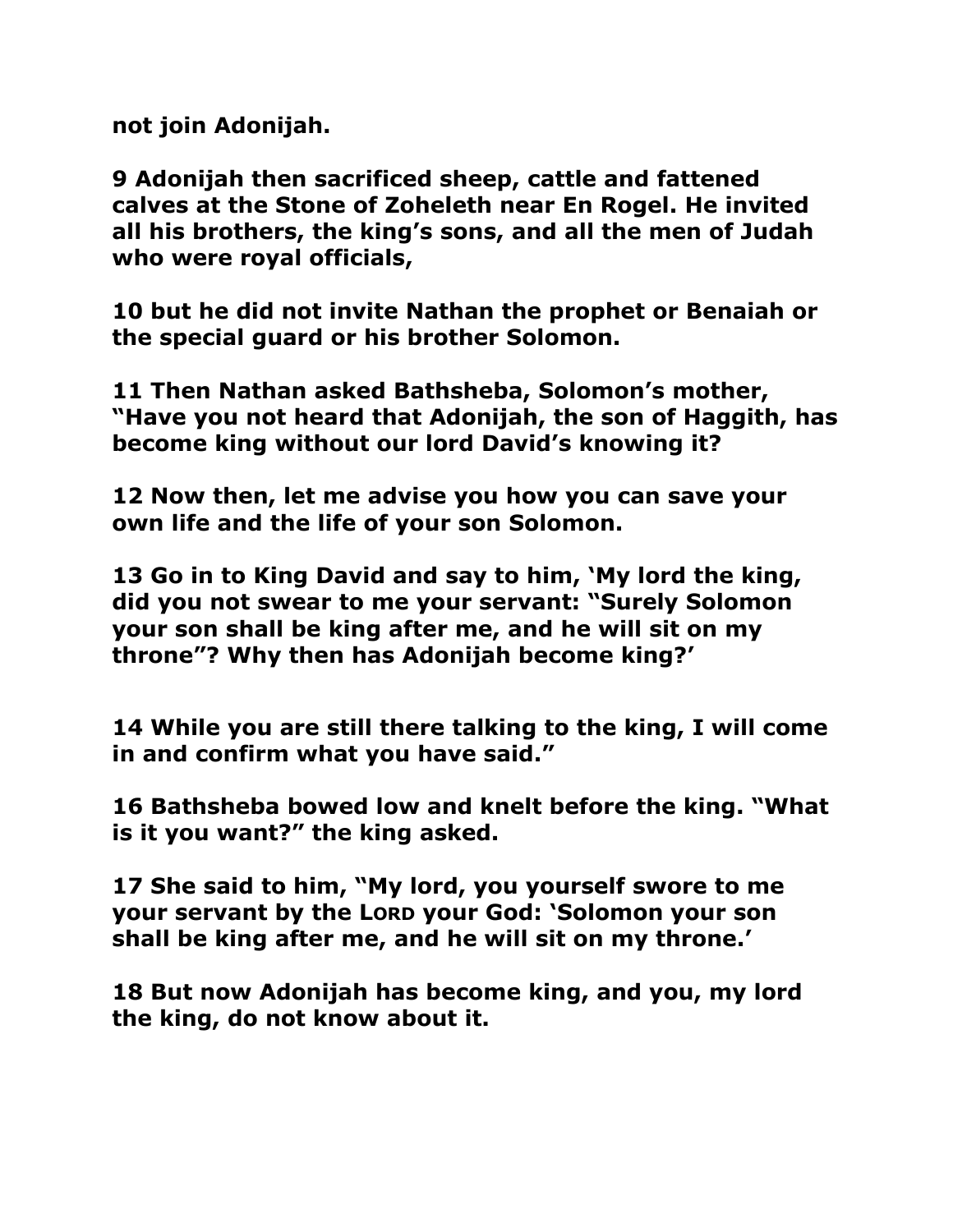**20 My lord the king, the eyes of all Israel are on you, to learn from you who will sit on the throne of my lord the king after him.** 

**21 Otherwise, as soon as my lord the king is laid to rest with his fathers, I and my son Solomon will be treated as criminals."** 

**22 While she was still speaking with the king, Nathan the prophet arrived.** 

**24 Nathan said, "Have you, my lord the king, declared that Adonijah shall be king after you, and that he will sit on your throne?** 

**27 Is this something my lord the king has done without letting his servants know who should sit on the throne of my lord the king after him?"** 

**28 Then King David said, "Call in Bathsheba." So she came into the king's presence and stood before him.** 

**29 The king then took an oath: "As surely as the LORD lives, who has delivered me out of every trouble,** 

**30 I will surely carry out today what I swore to you by the LORD, the God of Israel: Solomon your son shall be king after me, and he will sit on my throne in my place."** 

**Isaiah 46:4 (AMP) Even to your old age I am He, and even to hair white with age will I carry you. I have made, and I will bear; yes, I will carry and will save you.** 

**32 King David said, "Call in Zadok the priest, Nathan the prophet and Benaiah son of Jehoiada." When they came before the king,**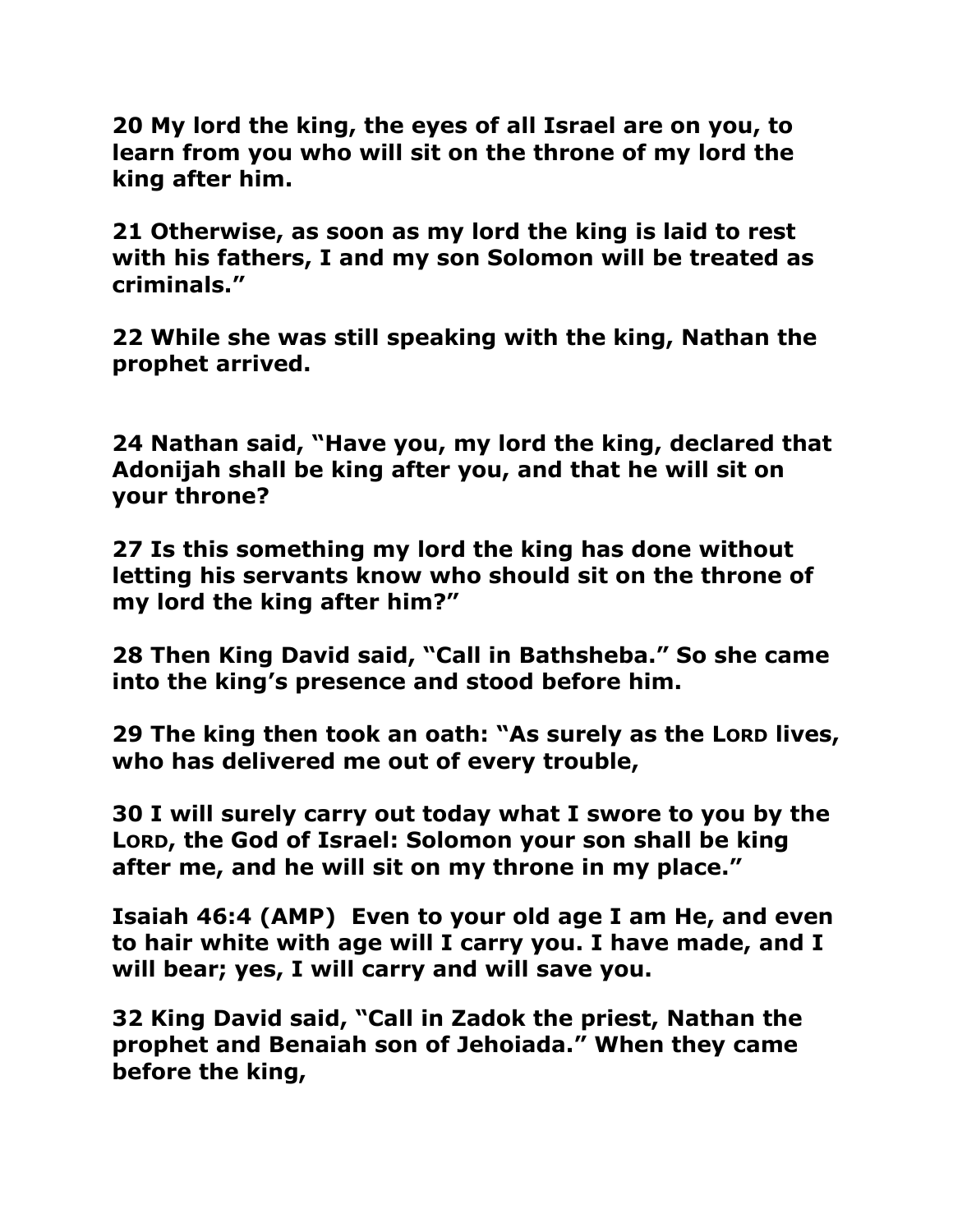**33 he said to them: "Take your lord's servants with you and set Solomon my son on my own mule and take him down to Gihon.** 

**34 There have Zadok the priest and Nathan the prophet anoint him king over Israel. Blow the trumpet and shout, 'Long live King Solomon!'**

**35 Then you are to go up with him, and he is to come and sit on my throne and reign in my place. I have appointed him ruler over Israel and Judah."**

**King of the World – Natalie Grant**

**I tried to fit you in the walls inside my mind I try to keep you safely in between the lines I try to put you in the box that I've designed I try to pull you down so we are eye to eye When did I forget that you've always been the king of the world? I try to take life back right out of the hands of the king of the world How could I make you so small When you're the one who holds it all When did I forget that you've always been the king of the world Just a whisper of your voice can tame the seas So who am I to try to take the lead Still I run ahead and think I'm strong enough When you're the one who made me from the dust When did I forget that you've always been the king of the world? I try to take life back right out of the hands of the king of the world How could I make you so small**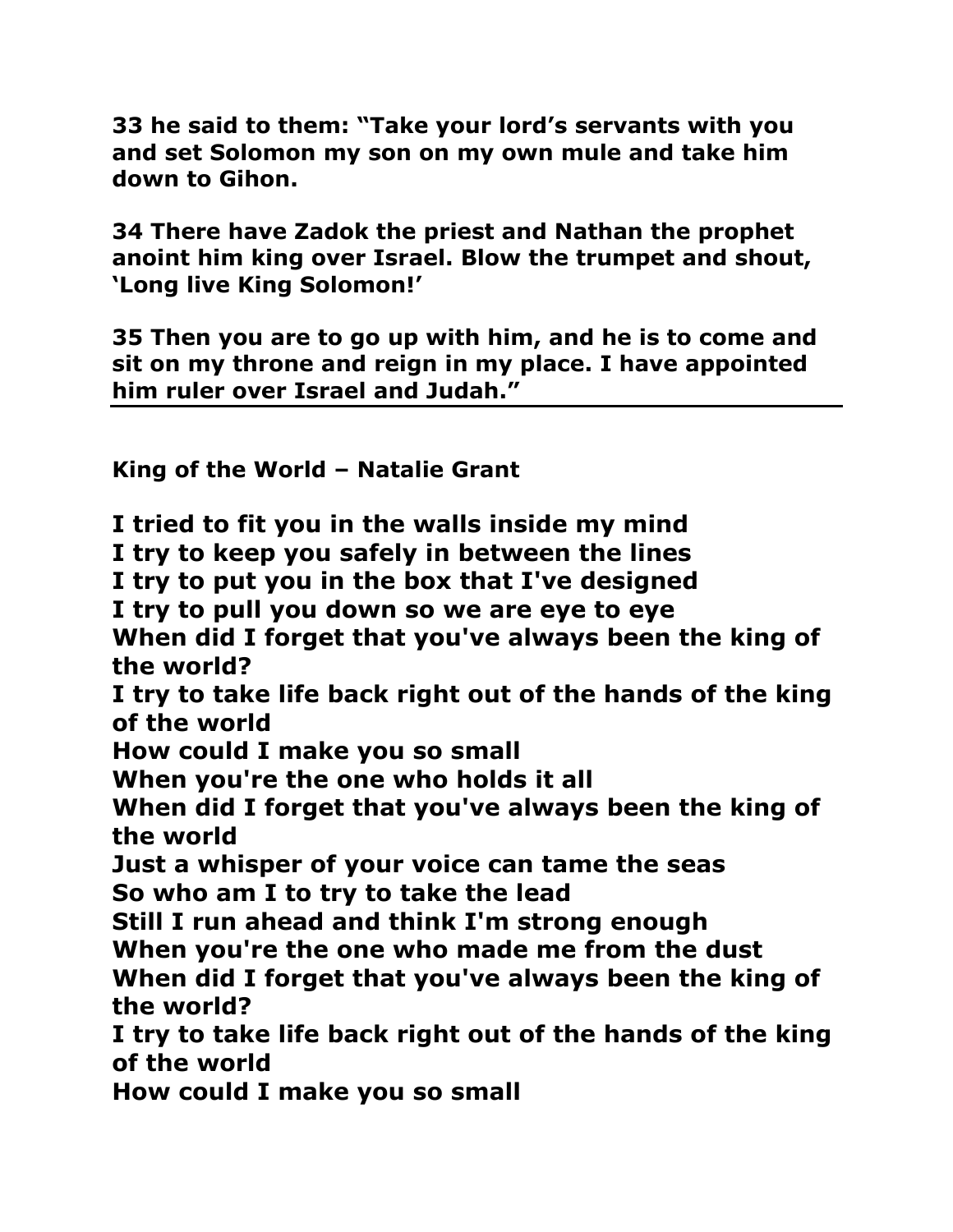**When you're the one who holds it all When did I forget that you've always been the king of the world Oh, you set it all in motion Every single moment You brought it all to me And you're holding on to me When did I forget that you've always been the king of the world? I try to take life back right out of the hands of the king of the world How could I make you so small When you're the one who holds it all When did I forget you've always been the king of the world You will always be the king of the world**

**39 Zadok the priest took the horn of oil from the sacred tent and anointed Solomon. Then they sounded the trumpet and all the people shouted, "Long live King Solomon!"** 

**40 And all the people went up after him, playing flutes and rejoicing greatly, so that the ground shook with the sound.** 

**41 Adonijah and all the guests who were with him heard it as they were finishing their feast. On hearing the sound of the trumpet, Joab asked, "What's the meaning of all the noise in the city?"** 

**43 "Not at all!" Jonathan answered. "Our lord King David has made Solomon king.** 

**46 Moreover, Solomon has taken his seat on the royal throne.**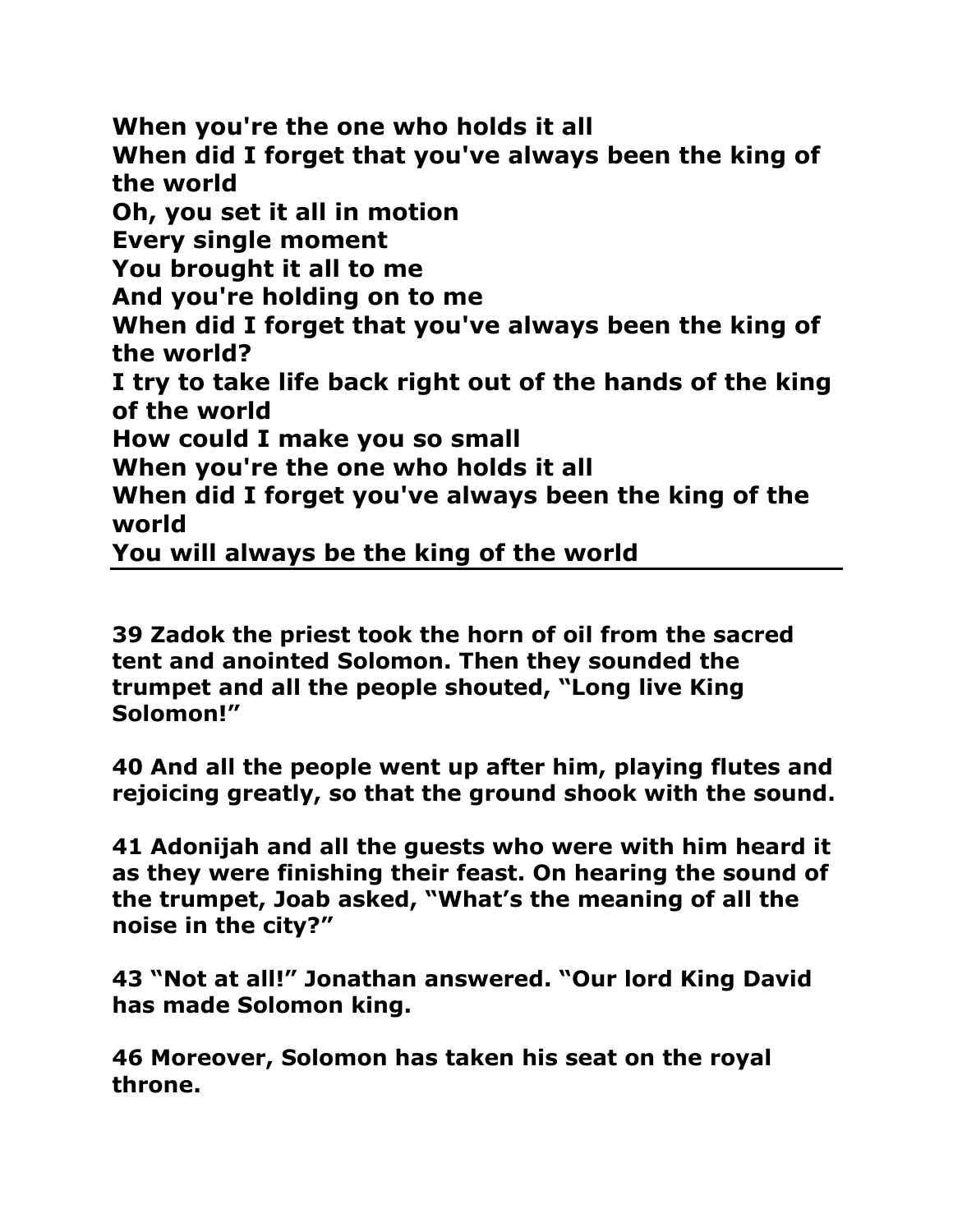**47 Also, the royal officials have come to congratulate our lord King David, saying, 'May your God make Solomon's name more famous than yours and his throne greater than yours!' And the king bowed in worship on his bed** 

**48 and said, 'Praise be to the LORD, the God of Israel, who has allowed my eyes to see a successor on my throne today.' "** 

**49 At this, all Adonijah's guests rose in alarm and dispersed.** 

## **1 Kings 2 (NIV84)**

**1 When the time drew near for David to die, he gave a charge to Solomon his son.** 

**2 "I am about to go the way of all the earth," he said. "So be strong, show yourself a man,**

**3 and observe what the LORD your God requires: Walk in his ways, and keep his decrees and commands, his laws and requirements, as written in the Law of Moses, so that you may prosper in all you do and wherever you go, 4 and that the LORD may keep his promise to me: 'If your descendants watch how they live, and if they walk faithfully before me with all their heart and soul, you will never fail to have a man on the throne of Israel.'** 

#### **Psalm 71:18 (AMP)**

**18 Yes, even when I am old and gray-headed, O God, forsake me not, [but keep me alive] until I have declared Your mighty strength to [this] generation, and Your might and power to all that are to come.**